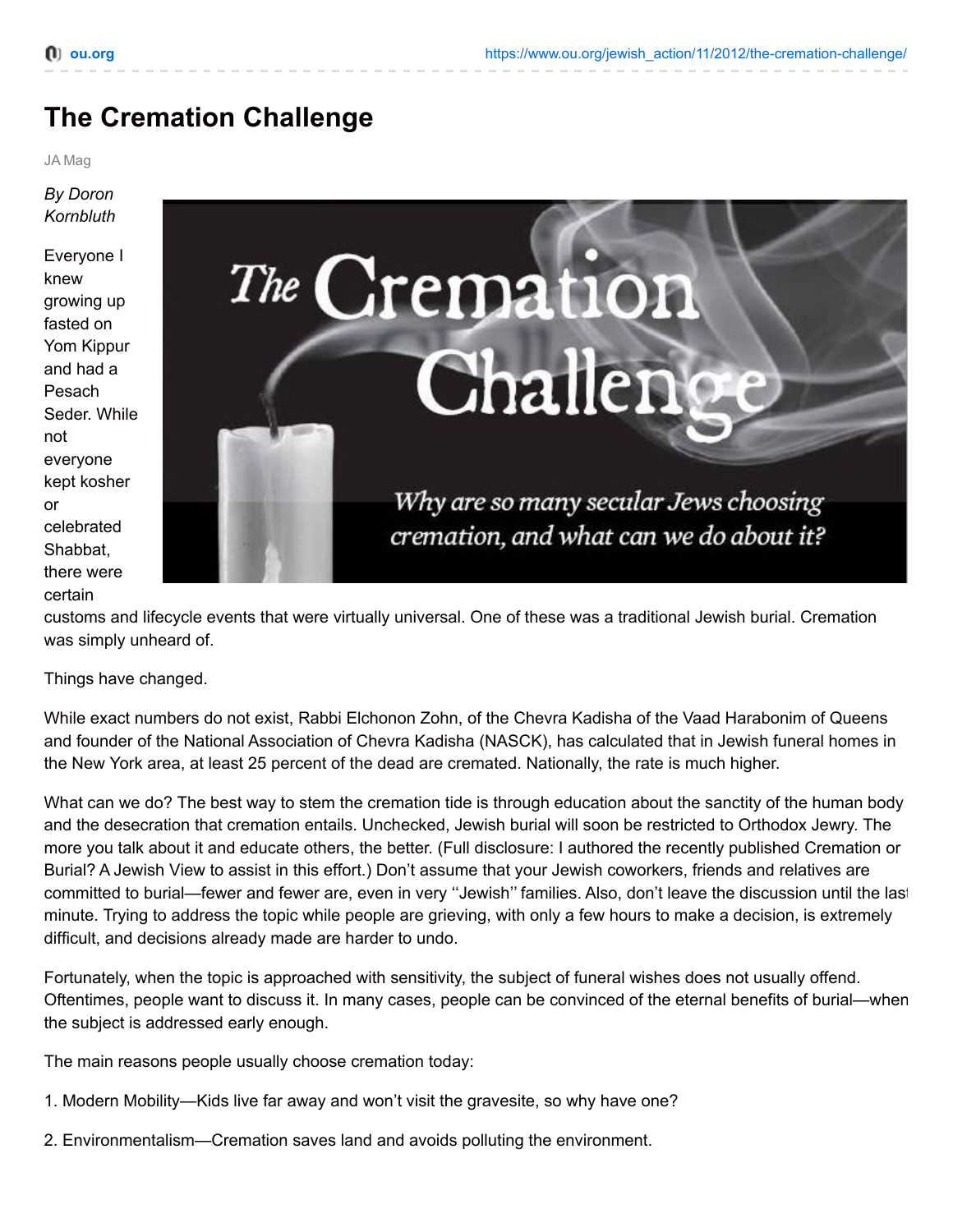- 3. Discomfort with Decomposition—Cremation seems quicker and cleaner.
- 4. Money—Cremation is usually cheaper than burial, sometimes significantly so.

Let us deal with each of these arguments individually.

**Modern Mobility**. Cremation is quite common in Florida, as many older couples retire there. Their kids are usually spread all over the country. Many of these retirees believe that since there is no one to visit their graves, why bother having one? Yet the Torah did not mandate burial so that family members will have a place to visit the deceased. Think of God's burial of Moses. Even though he would have no visitors (the location was hidden to prevent idol worship), God chose burial over other options. Bodies deserve proper burial—with or without visitors.

**Environmentalism**. True, the environmental movement is very critical of American burials, but that is primarily because of the massive amount of metal sunk into the ground each year (due to metal caskets) and the chemicals used in embalming, both of which are prohibited by Jewish law. Cremation itself has even graver environmental problems, including using tremendous quantities of fossil fuels—between 1.5 and 2 million BTU's (British Thermal Units) per cremation and releasing many toxins into the air. One study found that 32 percent of the mercury released in Sweden was due to cremations,1 and a recent Canadian study on cremation's environmental impact concluded simply that crematories were very possibly hazardous and should not be located near residential areas.2

Also, while it is true that "land is for the living," when you crunch the numbers, it would take over 10,000 years to use up only 1 percent of America's land mass. Furthermore, Jews constitute only 1.5 percent of the population. In short, there is plenty of land available for cemeteries, usually within a one- or two-hour drive of urban centers, and environmentalists are not in favor of cremation. What do they suggest? "Green Burial"—with no embalming and no metal caskets. Sound familiar? Traditional Jewish burials are actually a model for the eco-conscious!

**Discomfort with Decomposition.** It isn't pleasant to contemplate being eaten by worms, and cremation seems to be a quick and clean alternative. But it isn't. A typical cremation involves being in an oven in extreme temperatures for an hour and a half to two hours. And, as Professor Stephen Prothero, a professor of religion at Boston University and the author of Purified by Fire, puts it, "... crisping, crackling, roasting, steaming, shriveling ... Think of the stench of burning flesh and hair . . . ."3 All this is not to suggest that burial is more appealing, only that people have serious misconceptions about the subject. Cremation is long, loud, violent, artificial and repulsive. Burial isn't pleasant, but it is the way nature intended for every living being to end life.

**Money**. When you factor in all the side costs, many cremations are almost as expensive as burials, except for "direct cremations" where a company will pick up the body from the hospital or hospice and ship the ashes within a couple of weeks. All they need is a credit card, and everything will be taken care of for between \$1,000 and \$2,000, far less than any burial services.

Although the other rationalizations people offer for cremation don't stand up to scrutiny, the cost issue does. Considering the fact that cremations are usually cheaper—sometimes significantly so—how do we convince our Jewish friends, coworkers and relatives to spend the extra money for burial? Here are a few ideas to get a discussion started:

#### **OU Levaya Program: Making Traditional Jewish Funerals More Affordable**

The OU Levaya Program, servicing the Greater New York area, substantially lowers the cost of a traditional Jewish funeral while maintaining strict adherence to halachah.

"A traditional Jewish funeral is the greatest tribute that one can make to the departed," says Rabbi Moshe D. Krupka, former national executive director of the OU and currently an OU national vice president, who launched the program in 2000.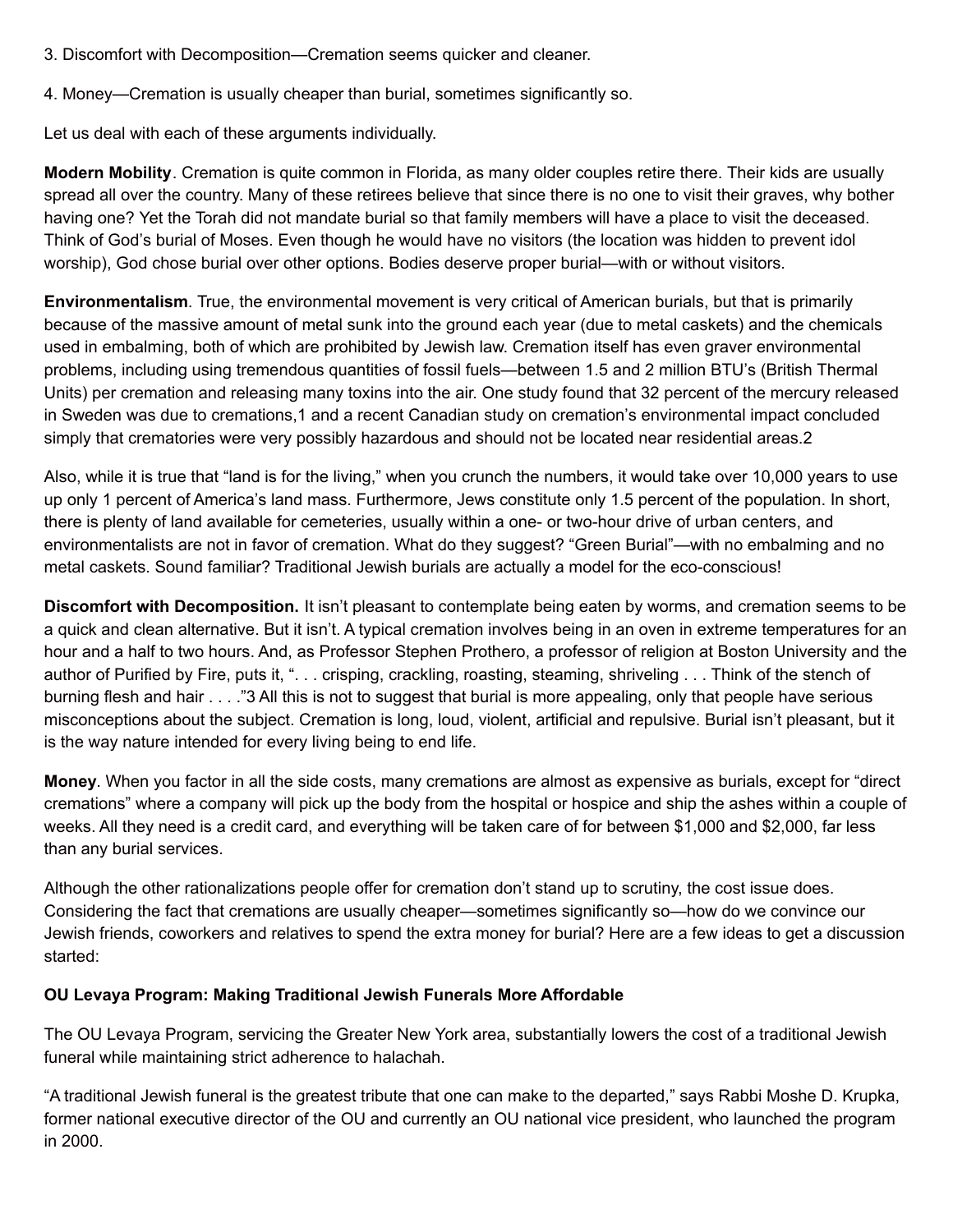The OU Levaya Program, operated in conjunction with Parkside Memorial Chapels, ensures *kevod hamet*, that the deceased is cared for in accordance with all halachic requirements.

"Many times family members of the deceased are pressured into purchasing costly services that are unnecessary, or worse, incongruous with traditional Jewish burial," Rabbi Krupka says. "We started the program so that families would not have to choose from a menu of services that are unnecessary and oftentimes inappropriate at a time when they are most vulnerable."

When purchasing a chapel or graveside funeral service, additional items that would normally cost extra, such as a simple pine coffin, hand-sewn linen shrouds, and the *taharah*—ritual cleansing of the deceased—are included at no extra charge. The package deal can save OU members up to \$1,000 on the cost of a funeral.

Parkside Memorial Chapels is one of the most reputable, independent Jewish funeral homes. Still family owned and operated, it is committed to upholding Jewish tradition and to treating the deceased with dignity and respect. All halachic aspects are provided by the Chevra Kadisha of the Vaad Harabonim of Queens (in Brooklyn, taharah is performed by the Chevra Kadisha of the Vaad Harabonim of Flatbush). When necessary, arrangements can be made at additional cost for shemirah, the use of other chapels, or for transfer to a cemetery in Israel.

To take advantage of this program, one must be a member of the OU prior to the time of his passing. Please contact the OU at 212.613.8137 or 212.613.8198.

#### **The Map**

Wherever you find belief in one God, you find much higher rates of burial. And wherever you find belief in many gods, or weakening of belief in a god, you'll find higher rates of cremation (think of Asia and post-Christian Europe vs. the Middle East and the Bible Belt). There are many reasons for this, beginning with the Torah's insistence on burial, which was later adopted by Christians. Another explanation for the monotheism-burial link is the intrinsic and perhaps subconscious understanding that it is wrong to willfully destroy the *tzelem Elokim*. Put simply, throughout history monotheists have buried the dead, and with good reason.

#### **The Body: Enemy or Partner?**

It is not surprising that Eastern religions practice cremation: they view the body as the enemy. Spirituality exists in separation from the physical. Note that their leaders are celibate and ascetic (think of the guru on the mountaintop, completely detached from worldly life). Judaism, on the other hand, believes in elevating the physical. While the soul needs to control bodily desires, the body is not the enemy. I couldn't give tzedakah without my hands, speak words of Torah without my mouth, or help an elderly woman cross the street without my legs. The body is a partner with the soul and deserves to be lovingly placed in the ground, not burnt like garbage.

#### **A Tear in the Earth**

The modern world worships youth. Wrinkles are surgically removed. People avoid cemeteries, and speaking of death is considered taboo. Cremation is often the result of a subconscious desire to deal with the loss quickly—press a button and move on. Contemporary funeral services are shortened or turned into inspirational nature walks. In many Jewish circles, "*shivah*" (the traditional seven days of mourning) has, at best, become " *sheloshah*" (reduced to three days). People want to get on with their lives. But certain human experiences should not be quick and efficient. What if the dead are our parents and grandparents? These are the same bodies that gave birth to us, held us, cried for us and worked hard to provide for us. They are not meant to be processed away as quickly as possible. We need, at times, to stop and take note. When a body is buried, the ground is opened up; a tear in the earth appears. The gaping hole declares "Something is not right here; there is a tear in the human fabric of life. Take note, world; don't rush through this moment. Recognize the loss. Remember the life."

#### **Neighbors Forever**

When the younger residents of Milford, Michigan were reluctant to pay for repairs to a washed-out bridge leading to the old cemetery, poet-undertaker Thomas Lynch expressed the importance of cemeteries in the following way: